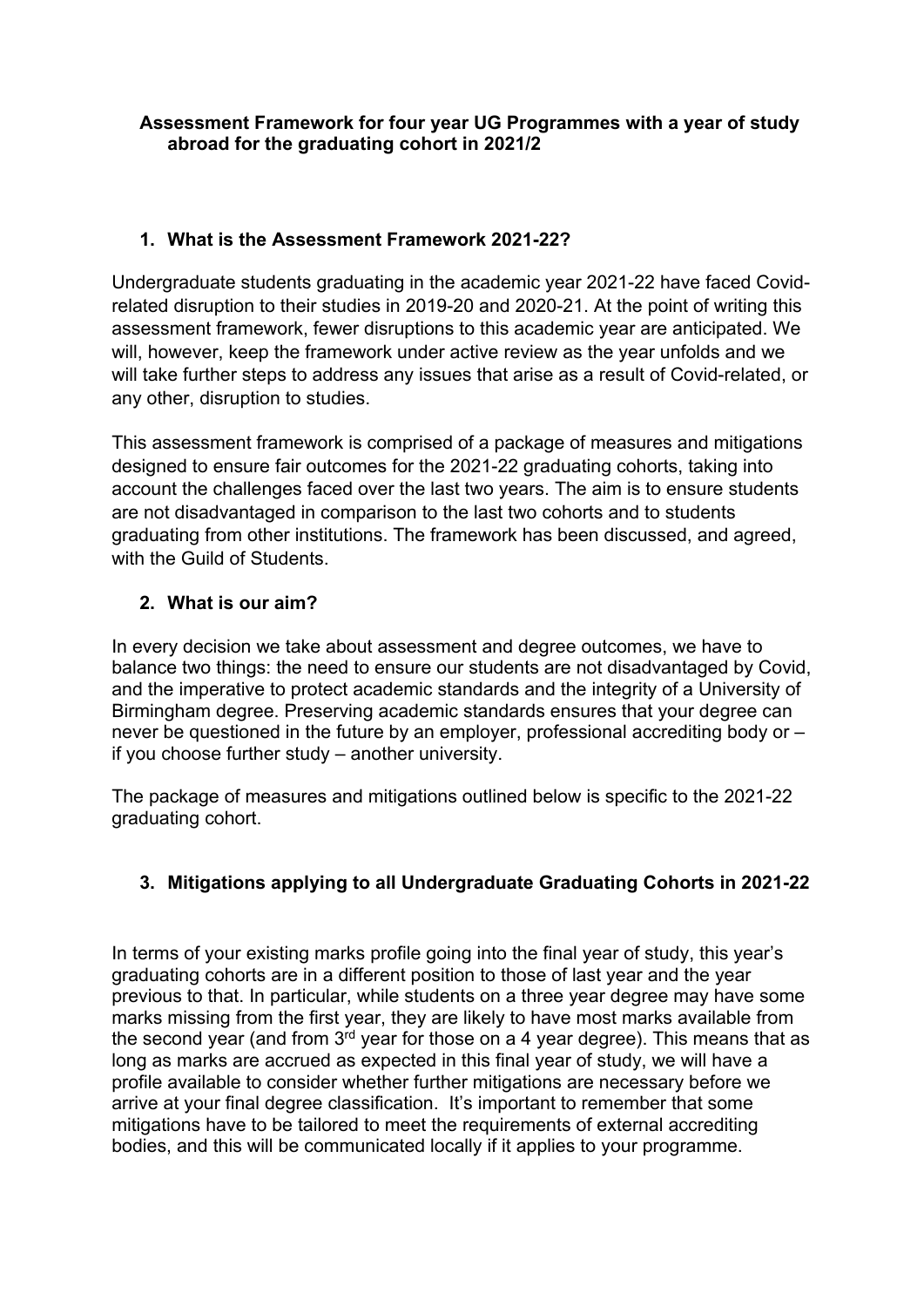#### Mitigations for the final examination boards for 2021-22 (summer 2022)

- In previous vears, final year undergraduate students were not allowed to take resits to retrieve failure in final year modules. This policy has been changed so that from the coming session, final year UG students will be allowed to resit failed modules in the supplementary examination period, with marks being capped at the pass mark. As normal, students will be also able to apply for an uncapped resit on the basis of ECs (extenuating circumstances).
- Exam boards will consider the total marks profile of individual students, particularly in the case of borderline classifications, to ensure that any Covidrelated disruption is taken into account. In each case, the Exam Board will assure itself that each student has met their programme learning outcomes and gained any core competencies required for professional accreditation. Note that students will progress to a degree based on the usual requirement to pass at least 100 credits in the final year.
- In cases where we need further evidence, and ONLY where it adds positive information, we may consider any first year marks that are available as part of the overall picture of a student's outcome. We cannot retrospectively add the first year marks into the degree classification algorithm because that would be unfair to some students, but we can consider them in a positive way to inform our understanding of a fair outcome for each student.
- The impact of extenuating circumstances (ECs) will be considered as usual at Exam Boards; students are required to submit their reasons for requesting ECs and extensions as usual, and as much evidence as possible should be supplied for extensions beyond 5 days. NOTE: If students wish to request a deferral of any assessments, they are also required to submit their reasons and supporting evidence. Deferred assessments will be scheduled for the Supplementary Period in August and they will usually take the same format as the original assessments.
- We will compare the module marks achieved by this year's graduating cohort with that of the last three years' cohorts to ensure you are not disadvantaged. If we find a variation beyond the normal variation between years, we are able to scale marks accordingly at the summer exam boards. In order to do this we would need the support of our External Examiners and in each programme we have to be certain we are in alignment with the requirements of individual professional bodies.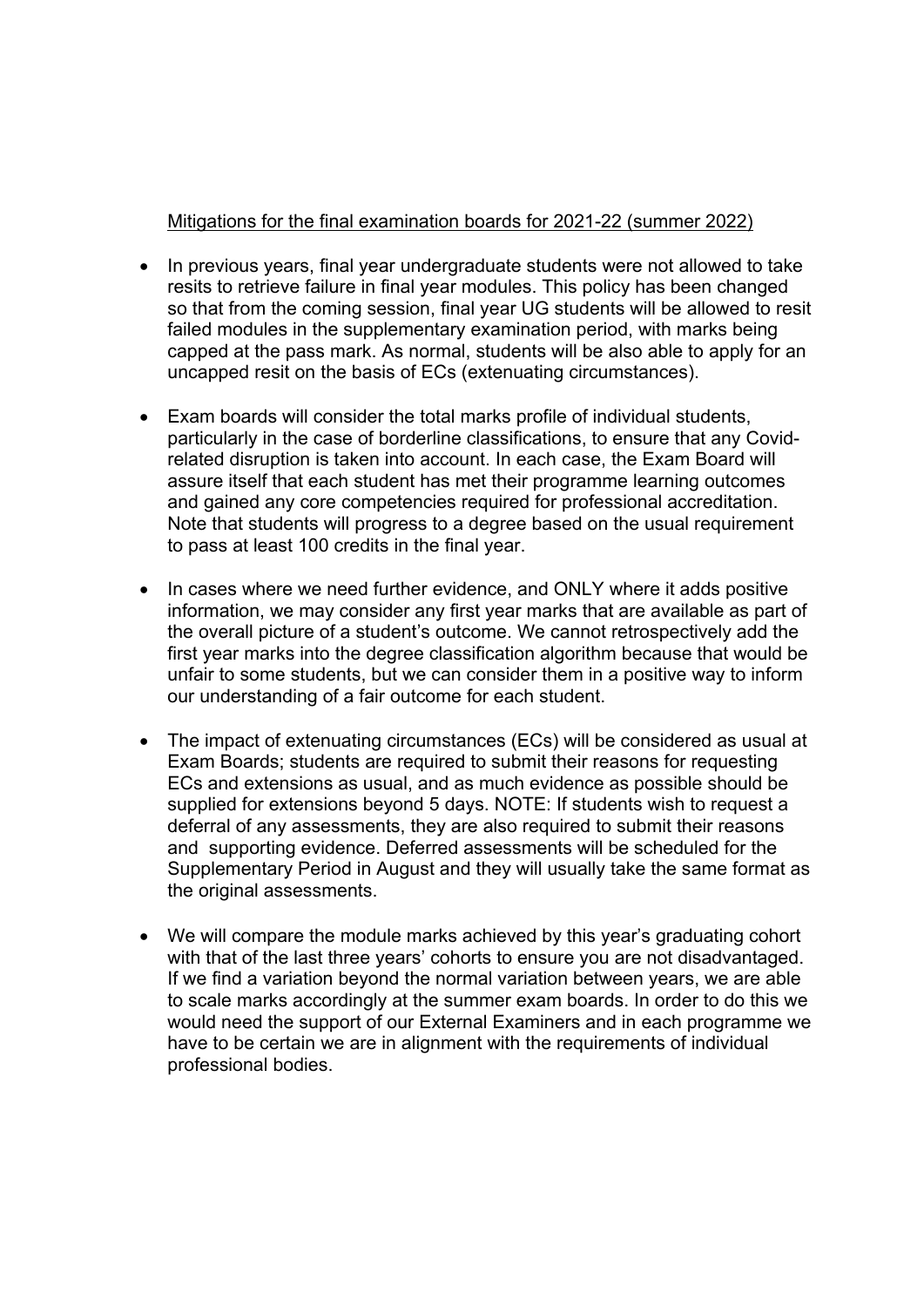#### *4. For all students on four-year degrees (BSc, BA) with a Year Abroad in the third year*

- In a four year degree, the marks for the credits achieved in Stage 2 ( $2<sup>nd</sup>$  year in 2019-20 and study abroad in 2020-21) will be used to calculate an overall mark for the degree classification based on Stage 2 (i.e. years 2 and 3) counting 25% of the overall mark (Stage 3 counts 75%). Note that depending on the programme, *either* year 2 normally contributes 18.75% and the year abroad contributes 6.25% to stage 2, *or* year 2 and the year abroad each contribute 12.5% to stage 2. (Note: there may be a few Schools where different rules apply and these will be clarified for you by your School)
- The marks for stage 2 will only be used if they improve the overall mark for degree classification; if not, the final year marks will count 100% of the overall mark.
- The credits from year 2 and the Year Abroad will be based on completed modules and partial credits for incomplete modules (and see the Table 1 below for the year abroad).

#### *For students where year two contributes 18.75% and year three contributes 6.25% towards the final degree classification*

- Where these mitigations are invoked for year 2, and to ensure it is fair to all students, the full 18.75% can be counted if students have marks for at least 60 credits from second year (2019-20) based on completed modules and partial credits for incomplete modules. For students with 20 or more but fewer than 60 credits, the mark from second year will be weighted at 9.375% of their overall mark for degree classification. Students who have <20 credits from their second year will have received a progression mark, and although it can't be used to influence the final degree classification, because it would have undue weight compared to other students, it can be used in a positive way as evidence of potential or of the impact of disruption.
- If students have at least 20 credits worth of marks (7.5 ECTS or equivalent) for the Year Abroad, the mark will contribute 6.25% to the overall mark for degree classification.
- For students with <20 credits from the Year Abroad, their mark from the year abroad will not be used for the overall mark for degree classification. See Table 1 below for details on how marks will be split. Note: we will look at the overall performance and transcript of marks at Exam Boards and take the most positive view for each student.
- The contribution of the final year of your degree to the overall degree classification will vary depending on the above. For example, if your second year is counted as 18.75% of your degree (based on 60+ credits achieved) and your Year Abroad is counted as 6.25% (based on 20+ credits achieved), your final year will count for 75%. However, if your second year is counted as 0% of your degree (based on 10 credits achieved) and your Year Abroad is counted as 6.25% (based on 20+ credits achieved), your final year will count for 93.75%. As noted in Section 1 above, marks from your second year and Year Abroad will only be counted if they improve or confirm your overall degree.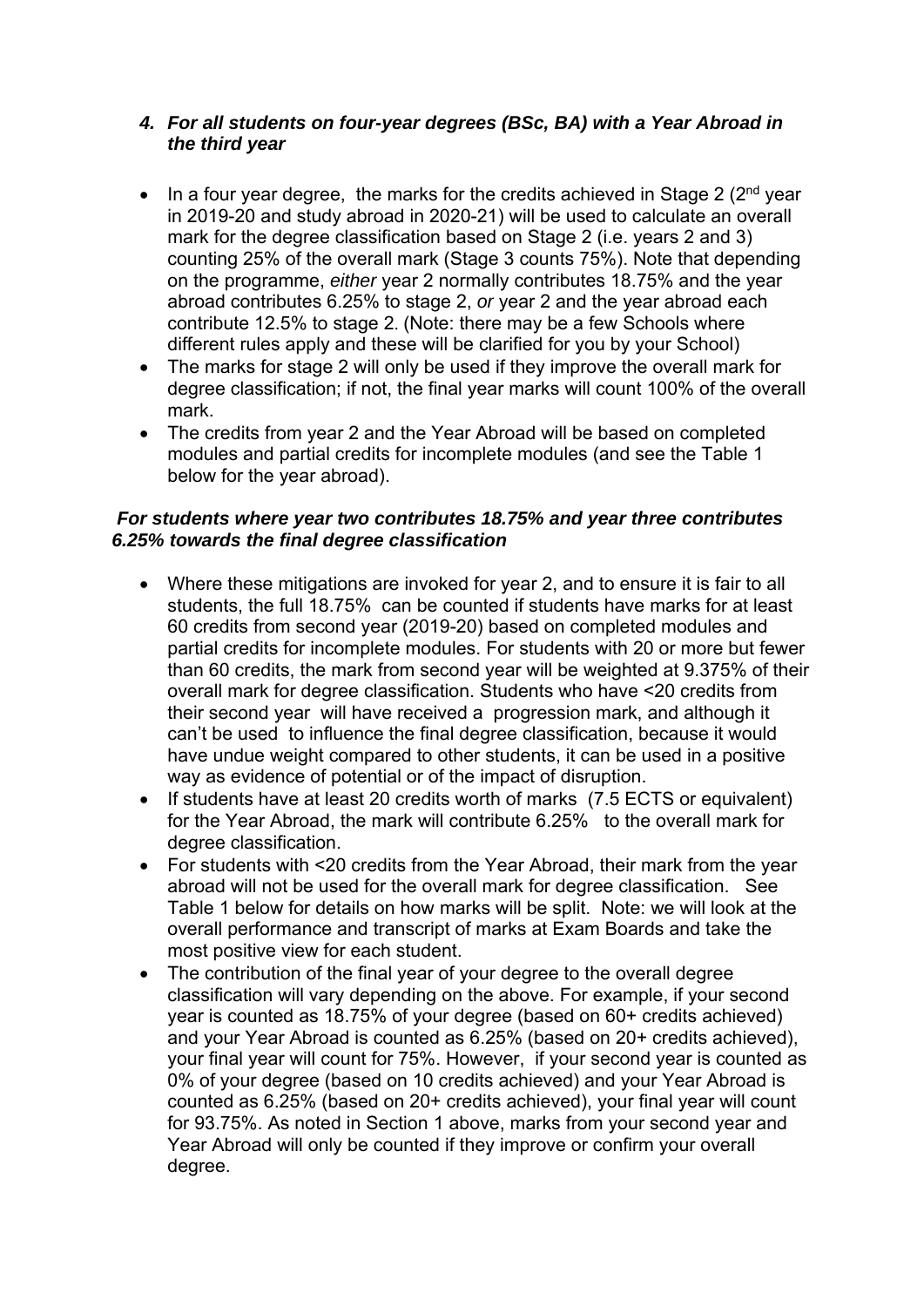### *For students where year two contributes 12.5% and year three contributes 12.5%*

- Where the mitigations in Section One are invoked for year two, and to ensure it is fair to all students, the full 12.5% can be counted if students have marks for at least 60 credits from second year (2019-20) based on completed modules and partial credits for incomplete modules. For students with 20 or more but fewer than 60 credits, their formal progression mark from second year will be weighted at 6.25% of their overall mark for degree classification. Students who have <20 credits from their second year will have received a formal progression mark, and although it can't be used to influence the final degree classification because it would have undue weight compared to other students, it can be used in a positive way as evidence of potential or the impact of disruption.
- If students have at least 20 credits' worth of marks (7.5 ECTS or equivalent) in the Year Abroad the mark will contribute 12.5% to the overall mark. For students with <20 credits, their formal progression mark from the year abroad will not be used for the overall mark for degree classification. See Table 1 below for details on how marks will be split. Note: we will look at the overall performance and transcript of marks at Exam Boards and take the most positive view for each student.
- The contribution of the final year of your degree to the overall degree classification will vary depending on the above. For example, if your second year is counted as 12.5% of your degree (based on 60+ credits achieved) and your Year Abroad is counted as 12.5% (based on 20+ credits achieved), your final year will count for 75%. However, if your second year is counted as 0% of your degree (based on 10 credits achieved) and your Year Abroad is counted as 12.5% (based on 20+ credits achieved), your final year will count for 87.5%. As noted in Section 1 above, marks from your second year and Year Abroad will only be counted if they improve or confirm your overall degree.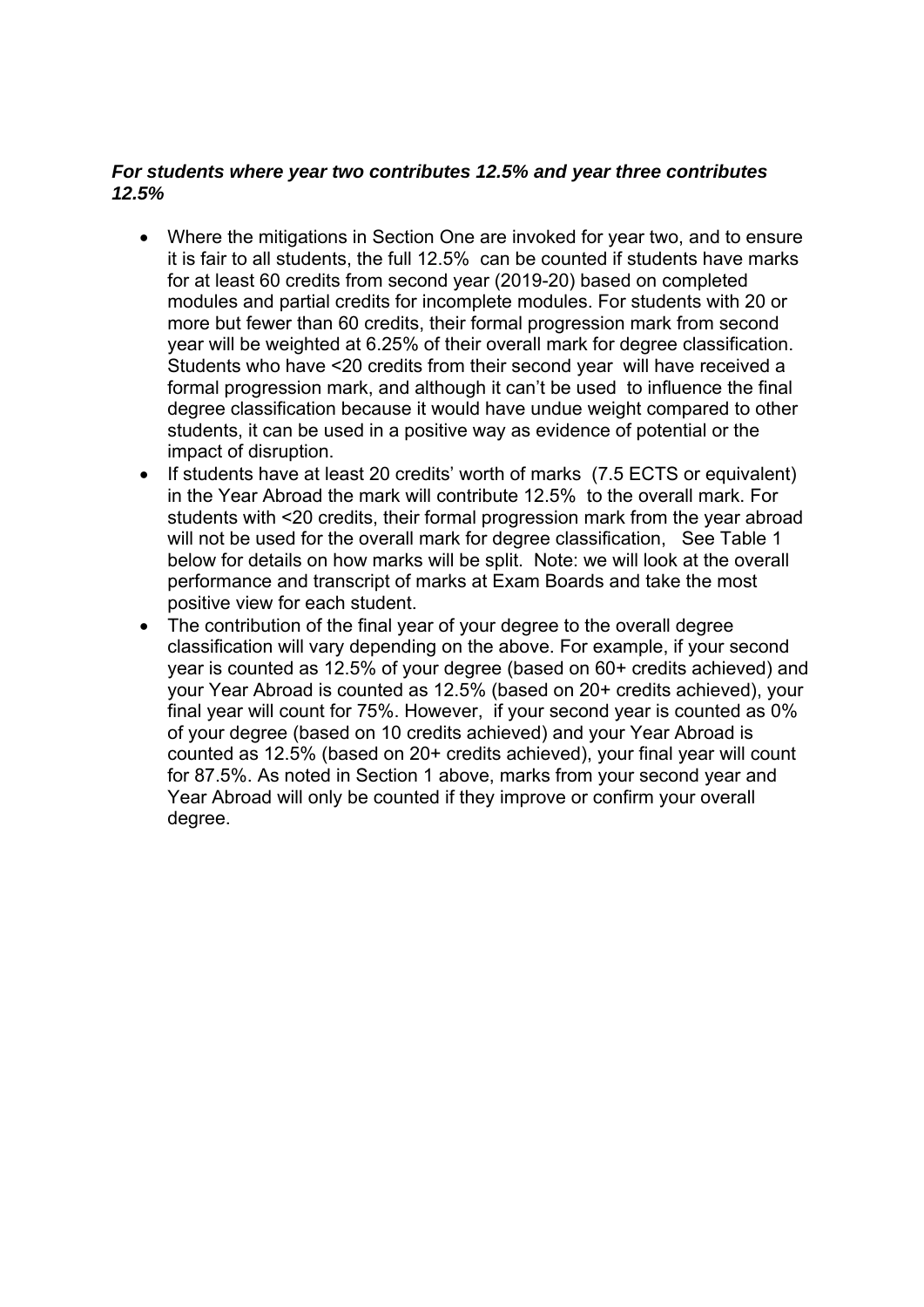Table 1: For students who studied on a year abroad the following will apply, given that students will have had different experiences last year.

|                | Semester 1                   | Semester 2            | <b>Actions</b>                          |
|----------------|------------------------------|-----------------------|-----------------------------------------|
| $\mathbf{1}$   | Attendance on study          | Attendance on study   | Proceed as normal using all marks       |
|                | $abroad - marks$             | abroad - marks        | achieved as normal                      |
|                | produced                     | produced              |                                         |
| $\overline{2}$ | Attendance on study          | Attendance on study   | Use marks for Semester 1 only           |
|                | abroad - marks               | abroad - no marks     |                                         |
|                | produced                     |                       |                                         |
| 3              | Attendance on study          | Special UoB provision | Proceed as normal, using marks          |
|                | abroad -marks                |                       | obtained from study abroad and mark     |
|                | produced                     |                       | scheme for UoB special provision        |
| 4              | Attendance on study          | Attendance on study   | Use marks for Semester only 2           |
|                | abroad - no marks            | abroad -marks         |                                         |
|                |                              | produced              |                                         |
| 5              | Attendance on study          | Attendance on study   | Use Year 2 marks to constitute 25% of   |
|                | $abroad - no marks$          | abroad - no marks     | the overall final degree classification |
|                |                              |                       | mark                                    |
| 6.             | Attendance on study          | Special UoB provision | Use marks for Semester 2 only           |
|                | abroad - no marks            |                       |                                         |
| $\overline{7}$ | <b>Special UoB provision</b> | Attendance on study   | Proceed as normal, using marks          |
|                |                              | abroad - marks        | scheme for UoB special provision and    |
|                |                              | produced              | marks for study abroad                  |
| 8.             | Special UoB provision        | Attendance on study   | Use marks for Semester 1 only           |
|                |                              | abroad - no marks     |                                         |
| 9.             | Special UoB provision        | Special UoB provision | Proceed as normal, using marks for      |
|                |                              |                       | UoB special provision                   |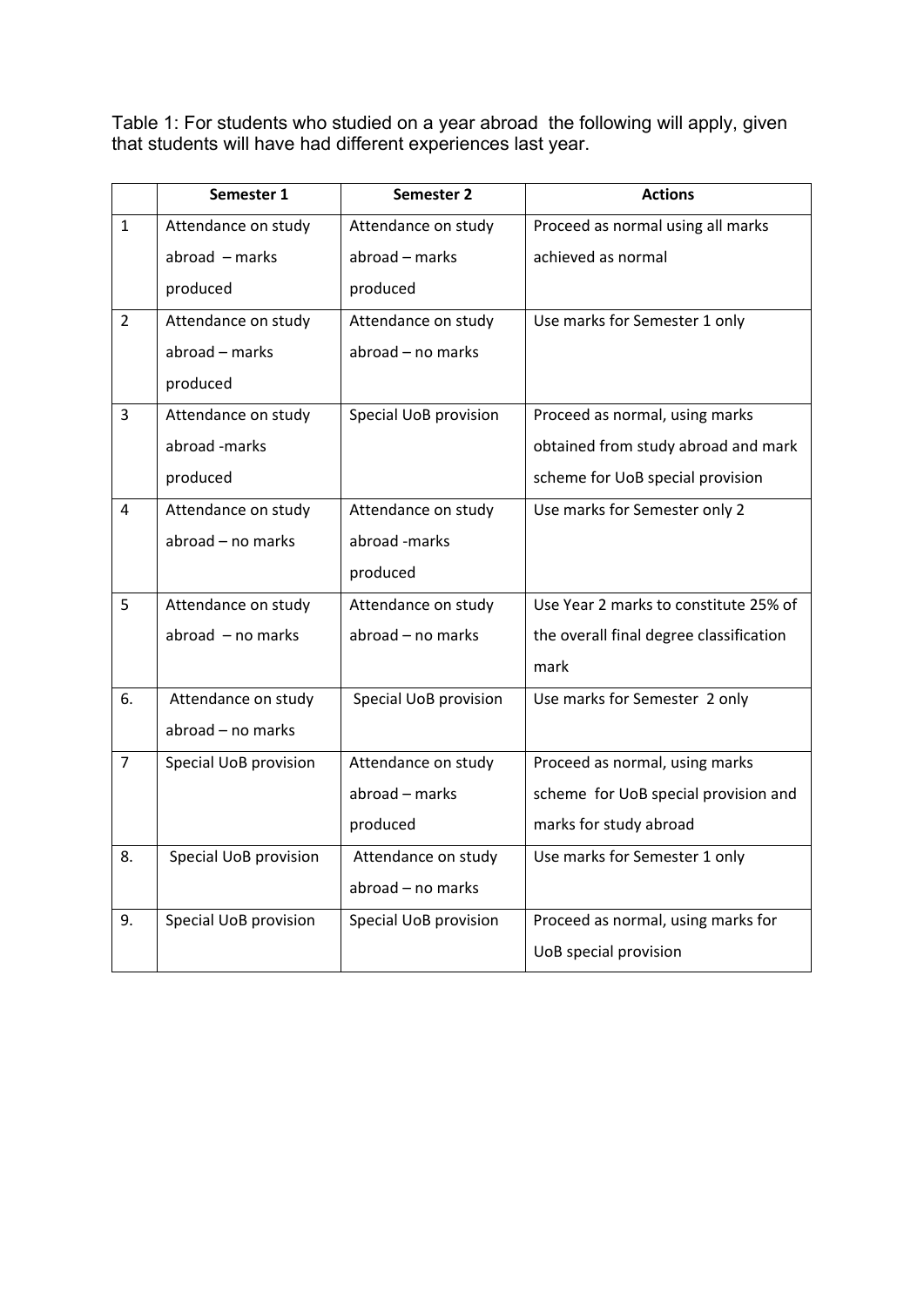## **Degree classification boundaries for classified degrees**

- An overall mark of 70% is required for the award of a 1<sup>st</sup> class degree classification, with 60% for a 2.1, 50% for a 2.2 and 40% for a  $3<sup>rd</sup>$ . There is, however, a 'zone of discretion' for each degree classification boundary and these have been set to ensure that academic standards continue to be maintained.
- In the zone of discretion, students who achieve an overall mark of 68 will be considered for a 1st class degree. This same zone of discretion applies to the boundaries in all degree classifications (58 for a 2.1; 48 for a 2.2; 38 for a 3rd).
- In order to qualify for the uplift in degree classification, students in 2021-22 will need to have at least 50% (60 credits) of their modules in the final year in the higher classification. This means the following:
	- For graduating cohorts on a 4 year degree including a year of study abroad (BSc, BA, BEng), in order to profile up to a 1st class degree, at least 60 credits (50% of the module marks) in the final year must normally be in the 1st class category and, of the remainder, at least 40 credits must be in the 2.1 category.
	- Note: There might be situations in which a student has an overall mark of <70%, but is not awarded a 1st class degree because the above criteria are not fulfilled. In such cases, if the Board of Examiners decides that a student with <70% should be awarded a 1st Class Honours, based on the full profile of marks across all years of study, an award can be made 'Notwithstanding Regulations' as long as the External Examiner is supportive.

## **5. Mitigations applying to Continuing Undergraduate Cohorts (2021-22)**

- Many of this year's 1st year students will have missed taking their A levels (or equivalent) so although year one marks don't count towards your final degree classification, these assessments are very important. They help you to understand the requirements of degree level study, develop your academic skillset and expertise in the application and communication of your learning, and ensure you are prepared for the second year of study.
- Continuing students should submit all assessments. We cannot know at this moment whether this academic year will be further disrupted, or whether we will be required to make further adjustments and mitigations as you approach graduation. It's important, therefore, that as many students as possible are able to build profiles of marks over time so we are able to consider them for progression and eventually graduation. This will ensure we are able to deliver fair outcomes for all students.